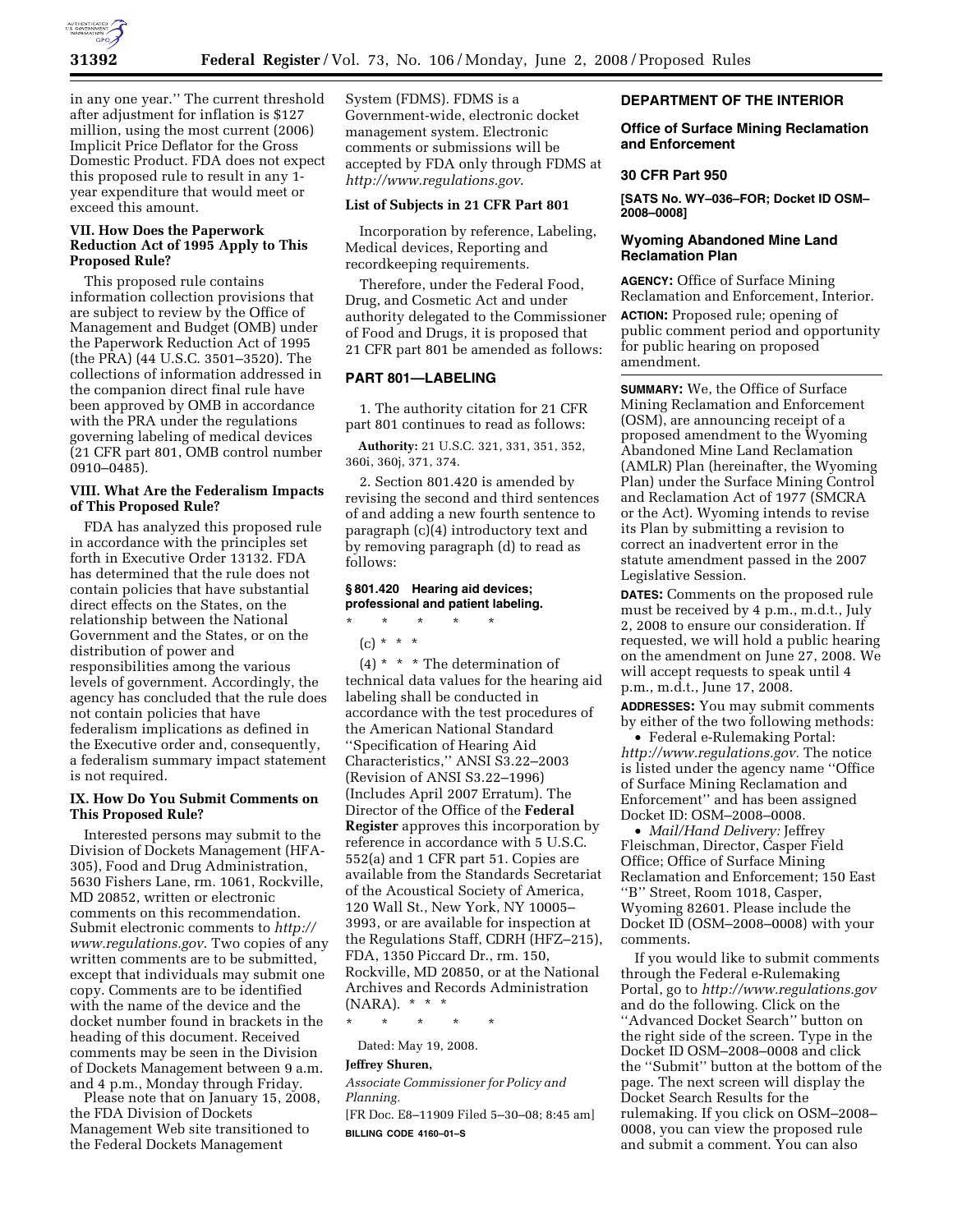view supporting material and any comments submitted by others.

We cannot ensure that comments received after the close of the comment period (see **DATES**) or sent to an address other than the two listed above will be included in the docket for this rulemaking and considered.

For additional information on the rulemaking process and the public availability of comments, see ''III. Public Comment Procedures'' in the **SUPPLEMENTARY INFORMATION** section of this document.

You may receive one free copy of this amendment by contacting OSM's Casper Field Office. You may access this amendment's docket, review copies of the Wyoming Plan and this amendment, find a listing of any scheduled public hearings, and review all written comments received in response to this document during normal business hours, Monday through Friday, excluding holidays, at the following addresses:

*Federal e-Rulemaking Portal: http:// www.regulations.gov.* The notice has been assigned Docket ID: OSM–2008– 0008.

- Jeffrey Fleischman, Director, Casper Field Office, Office of Surface Mining Reclamation and Enforcement, 150 East ''B'' Street, Room 1018, Casper, Wyoming 82601, (307) 261–6550, *jfleischman@osmre.gov.*
- Rick Chancellor, AML Administrator, Department of Environmental Quality, Herschler Building, 122 West 25th Street, Cheyenne, Wyoming 82002, 307–777–7062.

#### **FOR FURTHER INFORMATION CONTACT:**

Jeffrey Fleischman, Casper Field Office Director, Telephone: (307) 261–6550, Internet address: *jfleischman@osmre.gov.* 

**SUPPLEMENTARY INFORMATION:** 

I. Background on the Wyoming Plan

II. Description of the Proposed Amendment III. Public Comment Procedures

IV. Procedural Determinations

#### **I. Background on the Wyoming Plan**

The AMLR Program was established by Title IV of the Act (30 U.S.C. 1201 *et seq.*) in response to concerns over extensive environmental damage caused by past coal mining activities. The program is funded by a reclamation fee collected on each ton of coal that is produced. The money collected is used to finance the reclamation of abandoned coal mines and for other authorized activities. Section 405 of the Act allows States and Indian tribes to assume exclusive responsibility for reclamation activity within the State or on Indian lands if they develop and submit to the

Secretary of the Interior for approval, a program (often referred to as a plan) for the reclamation of abandoned coal mines.

On February 14, 1983, the Secretary of the Interior approved Wyoming's AMLR Plan. You can find general background information on the Wyoming Plan, including the Secretary's findings and the disposition of comments, in the February 14, 1983, **Federal Register** (48 FR 6536). OSM announced in the May 25, 1984, **Federal Register** (49 FR 22139), the Director's decision accepting certification by Wyoming that it had addressed all known coal-related impacts in the State that were eligible for funding under the Wyoming Plan. Wyoming could then proceed in reclaiming low priority non-coal projects. The Director accepted Wyoming's proposal that it would seek immediate funding for reclamation of any additional coal-related problems that occur during the life of the Wyoming Plan. You can find later actions concerning Wyoming's Plan and plan amendments at 30 CFR 950.35.

#### **II. Description of the Proposed Amendment**

By letter dated March 21, 2008, Wyoming submitted a proposed amendment to the Wyoming Reclamation Plan. Wyoming submitted the amendment in response to a letter sent to the State dated January 18, 2008, from the Regional Director, Western Region of OSM. Pursuant to 30 CFR 884.11, OSM directed Wyoming to resolve a conflict in Wyoming accounts established to receive funds from the Federal Government pursuant to the SMCRA program.

Specifically OSM stated it appears that Wyoming's new statute, WS–35– 11–1210 conflicts with existing WS–35– 11–1203. WS–35–11–1210 was passed in 2007 and established an account to receive funding under new section 411(h) of SMCRA. These funds are not required to be spent on reclamation projects.

Wyoming's proposed amendment clarifies that the account established by WS–35–11–1210 is for the purpose of receving funds from the Federal Government pursuant to SMCRA Section 411(h) and that these funds are separate and in addition to funds distributed to the account established by WS–35–11–1203. The WS–35–11–1203 account remains to receive funds to carry out the Reclamation Plan including coal reclamation.

The full text of the plan amendment is available for you to read at the locations listed above under **ADDRESSES.** 

# **III. Public Comment Procedures**

Under the provisions of 30 CFR 884.15(a), OSM requests your comments on whether the amendment satisfies the applicable State reclamation plan approval criteria of 30 CFR 884.14. If we approve the amendment, it will become part of the Wyoming Plan.

*Electronic or Written Comments:* If you submit written comments, they should be specific, confined to issues pertinent to the proposed regulations, and explain the reason for any recommended change(s). We appreciate any and all comments, but those most useful and likely to influence decisions on the final regulations will be those that either involve personal experience or include citations to and analyses of SMCRA, its legislative history, its implementing regulations, case law, other pertinent Federal laws or regulations, technical literature, or other relevant publications.

We cannot ensure that comments received after the close of the comment period (see **DATES**) or sent to an address other than those listed above (see **ADDRESSES**) will be included in the docket for this rulemaking and considered.

*Public Availability of Comments:*  Before including your address, phone number, e-mail address, or other personal identifying information in your comment, you should be aware that your entire comment—including your personal identifying information—may be made publicly available in the electronic docket for this rulemaking at *http://www.regulations.gov.* While you can ask us in your comment to withhold your personal identifying information from public review, we cannot guarantee that we will be able to do so.

*Public Hearing:* If you wish to speak at the public hearing, contact the person listed under **FOR FURTHER INFORMATION CONTACT** by 4 p.m., m.d.t., on June 17, 2008. If you are disabled and need reasonable accommodation to attend a public hearing, contact the person listed under **FOR FURTHER INFORMATION CONTACT.** We will arrange the location and time of the hearing with those persons requesting the hearing. If no one requests an opportunity to speak, we will not hold the hearing. If there is only limited interest in participating in a public hearing, a public meeting rather than a hearing may be held, and a summary of the meeting will be included in the docket for this rulemaking.

To assist the transcriber and ensure an accurate record, we request, if possible, that each person who speaks at a public hearing provide us with a written copy